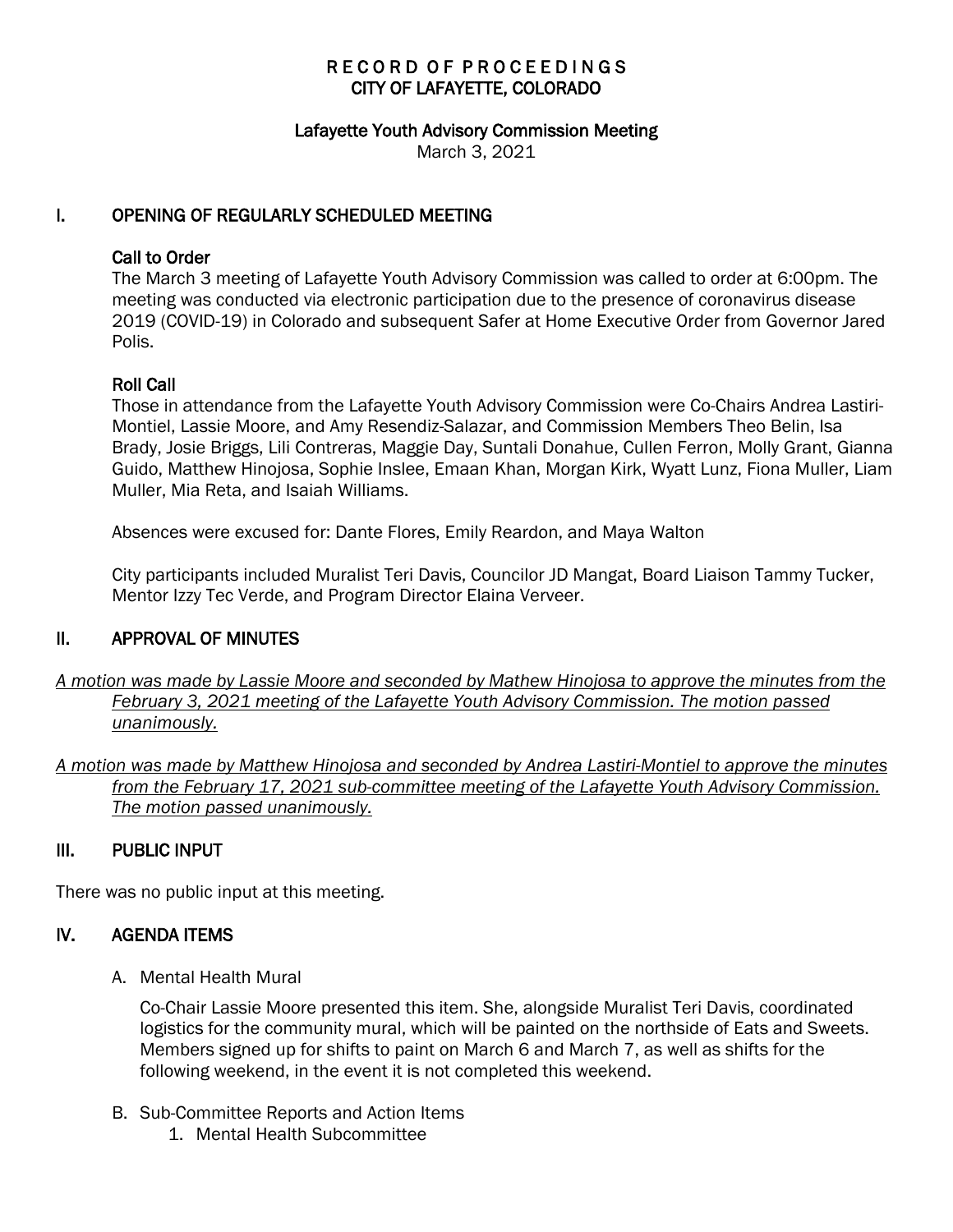- i. Lassie Moore presented this item on behalf of Co-Chair Maya Walton. She shared information about the QR Code featuring mental health resources, which will be incorporated into the mural.
- ii. Lassie Moore presented this item. She shared data points from the survey that SPAN representatives presented during the February 17 Sub-Committee Meeting. Safe spaces were identified, and concerns were shared.
	- 1. Members asked for clarification regarding related school policies, including limiting sessions with the school interventionist.
	- 2. Discussion included speculation of possible reasons for referrals, such as overload of cases.
	- 3. Next steps include options such as continuing to work with SPAN as individuals or the Commission on policy proposals for the BVSD School Board and other actions related to youth mental health.
		- a. Members expressed support for continuing work with SPAN as the Commission.
- 2. Substance Abuse Subcommittee
	- i. Lassie Moore presented this item. She discussed the virtual town hall that the Commission is coordinating in partnership with Boulder County Healthy Youth Alliance and the Healthy Futures Coalition. Initially planned for April 8, the date of the event will be reviewed due to a potential conflict. The town hall seeks to give parents and adults who work with young people the resources and encouragement needed to talk to their children about drugs and alcohol.
		- 1. Three members signed up to participate as panelists in the town hall.
		- 2. Members also discussed a name for the town hall, which they noted could be extended into a series. To accommodate subsequent events, the Commission unanimously agreed to: *Teens Talk, Adults Listen: Substance Abuse* as the title for the April 8 event.
- 3. Police / Teen Subcommittee
	- i. Co-Chair Andrea Lastiri-Montiel presented this item. She shared that members of the police/teen subcommittee are working on developing a more formal proposal regarding the youth curfew for City Council's review, as well as developing an outline for our proposed workshop with LPD.
		- 1. Andrea and Maggie Day shared information about the research they conducted, indicating that curfew enforcement does not lower crime rates. She also discussed legal challenges faced by the curfew.
		- 2. Andrea indicated that the subcommittee was drafting a brief proposal detailing training topics for Chief Bashor's feedback.
- 4. Environment
	- i. Co-Chair Amy Resendiz-Salazar presented this item. She noted that Elaina Verveer attended the council workshop regarding potential items for November ballot, including a plastic bag tax. Council agreed to hold this item until 2022, as there are pending state environmental laws that might inform how local cities deal with issues like the plastic bag fee.
- C. LYAC 15 Year Anniversary
	- ii. Amy Resendiz-Salazar presented this item. As part of a community service project, students at Peak to Peak Charter School are hosting a tree planting event on April 25. Rather than host a separate activity to mark LYAC's 15-year anniversary, Amy suggested that the Commission collaborate with Peak to Peak.